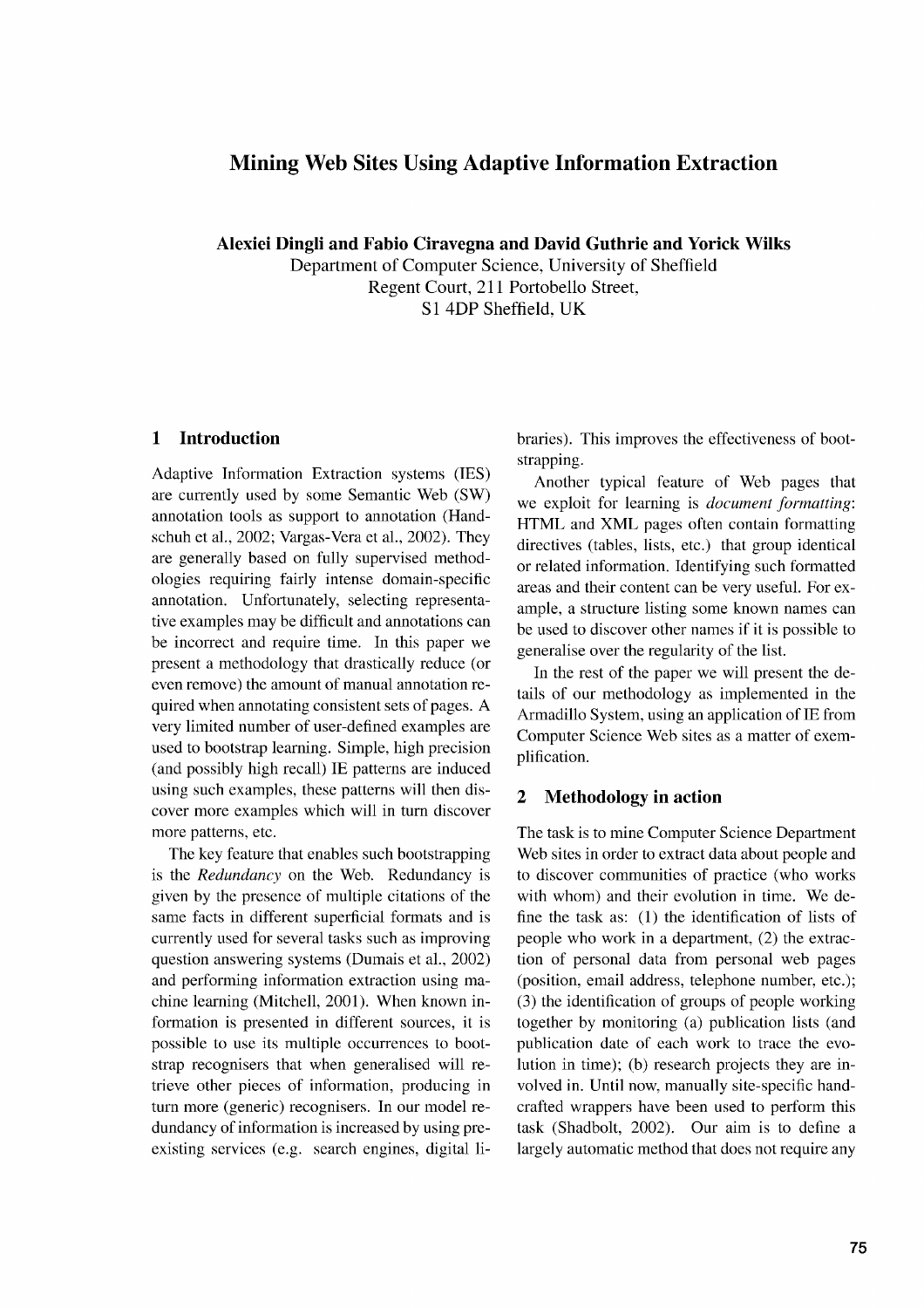user intervention either in the form of wrapper writing, or in the form of extensive examples annotation.

In Armadillo, we use an **incremental strategy:** we start from a handful of simple examples provided by a user (e.g. a list of project names and a CS Web site). As mentioned above, such names will be used to discover other names, possibly the full list. Large lists will be used to bootstrap identification of other more sophisticated information (e.g. identifying project pages and involved people) that will in turn be used to bootstrap learning of more sophisticated information (e.g. communities of practice) and so on, until the whole (or the large part of) information is identified and extracted. At each stage, we use **a number of strategies** for recovering the desired information. We apply the simplest and more reliable strategies first, resorting to more sophisticated or less reliable strategies only when necessary. For example we exploit available tools such as pre-existing classifiers, digital libraries, search engines, etc. where available and reliable, otherwise we create domain-specific **IE** engines, or, if not possible, we use weaker methods such as keyword matching. In the rest of the section we will focus on the different steps in the CS application.

#### **2.1 Identifying lists of relevant names**

The simplest way to identify personal pages is to use specifically trained classifiers (e.g. http://www-2.cs.cmu.edu/—webkb/) when available and provided that they have high accuracy. If they are not available (as in the case of project pages classifiers), or accurate enough, or the number of returned pages is not satisfying, more sophisticated strategies must be used. In our case no classifiers are available, so we start identifying names of people using an existing Named Entity Recogniser (NERC). NERCs are generally very reliable ( $> 90\%$ ) in identifying people's names. These names are further checked using publicly available services such as CiteSeer (citeseer.com) in order to further guarantee the validity of a name. Also, CiteSeer will provide additional information for a particular person (e.g. coauthors, publications) which the system stores for further use. For project names there are no NERCs available, so

we induce an ad-hoc recognizer using some minimal user input. We use a short user-defined list of project names and a set of pages where such names are likely to appear (i.e. an unannotated CS website and five names of relevant projects). The system automatically annotates the occurrences of such names on the pages and uses an adaptive **IE** algorithm to induce a small number of highprecision high-recall patterns, which will produce other annotations and derive further patterns. The redundancy on the Web ensures that we will find a reasonable number of examples to train on. This process is difficult to control in principle, but using high-precision high-recall settings for the induction algorithm (e.g. very strict error thresholds) and limiting the number of learning cycles, it is possible to derive a set of patterns that are generic and reliable enough to work on **any** CS sites (so they are created once for all). Such lists represent just provisional information; the presence of limited noise is not a problem.

In order to derive further names, we use the list of derived projects' and people's names to query a search engine in order to look for pages containing a high quantity of such names, possibly organised in highly formatted areas such as structured lists. For example most CS sites contain pages dedicated to staff or project listing. On such structured areas, it is possible to use the known names to annotate examples and induce wrappers (Kushmerick et al., 1997). Wrappers are IE systems that rely heavily on document formatting. These wrappers identify more complete lists of names, eventually used to bootstrap further searching and learning, if necessary (using only highly reliable examples to avoid noise).

## **2.2 Retrieving personal and projects' pages**

Lists of names are used to identify personal or project pages by using hyper-links directly associated to names. To check the validity of those links or if the pages for a number of people/projects are not found, it is possible to use publicly available services such as Google (www.google.com) or HomePage-Search (http://hpsearch.uni-trier.de/), restricting the search to pages in the specific site at hand.

In summary we have discovered personal and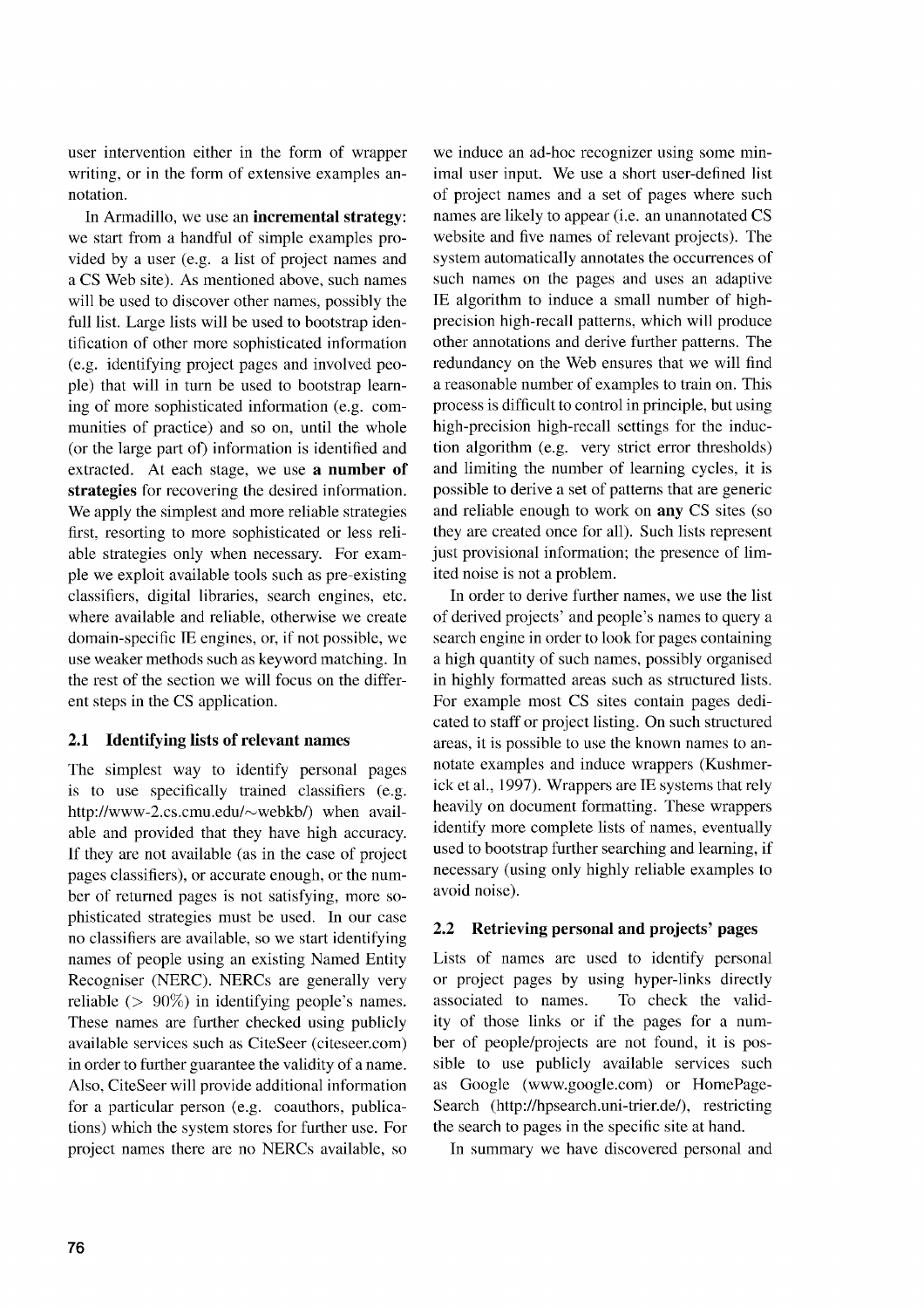project pages by using generic pre-existing services (classifiers, named entity recognisers) when possible, and inducing a number of domainspecific recognisers in other cases. These recognisers are induced using only a short list of userdefined examples. Such recognisers are domainspecific, not site-specific, i.e. we just need one list of names in order to define a service that will work on all sites without any further adaptation. Finally we have found personal/project pages using different strategies such as discovering hyperlinks around known names and querying available search engines.

### **2.3 Extraction of personal data**

The extraction of personal information from personal pages is generally quite easy. For example a generic IE system easily spots email addresses and telephone numbers, etc. and they tend to be unique in the page. For other information (e.g. the position of a person, such as "professor", "researcher", etc.) it is possible to use the procedure mentioned above for training domain-specific **IE** systems starting from a short list of examples.

#### **2.4 Identifying communities of practice**

For recognising the involvement of people in projects it is generally sufficient to extract all the people's names mentioned in a project page or its sub-pages; then it is necessary to relate such names to the list of site-specific known names, either using available hyper-links associated to the names (hyper-links are generally unique identifiers of people names) or to use more sophisticated methodologies such as those used for Natural Language Processing or even weaker Webspecific ones such as (Alani et al., 2002).

Identifying publications is much more a complex task. There are a number of publicly available services that provide publications (e.g. digital libraries such as CiteSeer) where co-authorship information is easy to extract because the output format is very regular and a wrapper is very easy to induce using some examples. Unfortunately such databases tend to be largely incomplete and sometimes a bit out of date. Most people/departments provide specific up-to-date publication lists. Identifying such pages is generally very easy because

they contain a large number of citations of a specific person (in case of personal publication lists) or large number of staff names (in case of common pages) together with many occurrences of keywords such as "proceeding", "conference", "journal", etc., so they can be identified using a normal **IR** system. Unfortunately extracting co-authorship from such pages is quite difficult because the list format is generally page-specific and not easy to identify. We use the available digital libraries as a source for determining a preliminary list of papers' titles, co-authors and date of publication to be used for annotating such publication lists (as we did with the person and project names). Then we induce wrappers that will extract a more complete list. Again, we use both the redundancy on the Web (information located in multiple places such as in multiple publication pages and digital libraries) and the relatively rigid formatting of some (parts of) pages to learn more complete lists. In the case that such a strategy fails, it is possible to resort to less reliable methods, such as extracting all the people names and dates in their proximity (e.g. names and dates are in the same list item, so we assume they are related), but this is much less reliable and therefore to be used only as a last resort.

At this point we have all the information we need to extract communities of practice and their evolution in time.

## **3 Conclusion and Future Work**

In this paper we have proposed a methodology for bootstrapped learning in order to extract information from Web sites, using very limited amount of user input. We have exemplified the methodology using a specific application, but the methodology is generic and can be safely extended to a number of other tasks by specifying different web resources. In the specific application, the only user input is a number of examples of the information to be extracted (e.g. project names lists). In other tasks, some limited manual annotation of examples could be the right way. What is important is that we have shown that the amount of user input can be dramatically reduced, when compared to fully supervised methodologies like (Vargas-Vera et al., 2002; Handschuh et al., 2002). The de